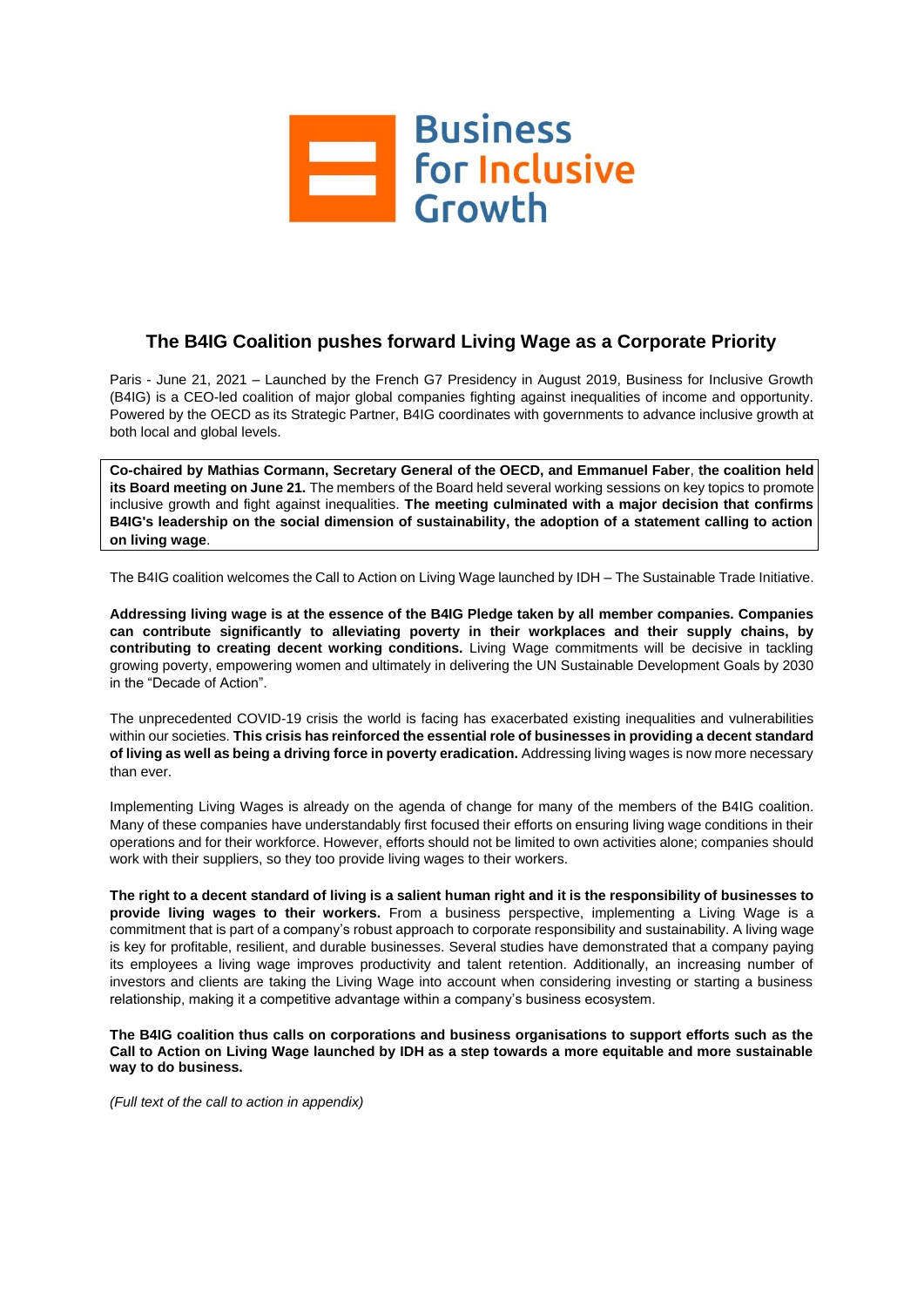**Emmanuel Faber, co-chair of the B4IG board**, said: *"Rising social inequalities remain a growing challenge in the current global situation. The COVID-crisis is likely to increase the number of workers below poverty and to shrink the middle class. By setting living wage as a corporate priority, members of B4IG confirm the coalition's leadership on the social dimension of sustainability and in the transition towards a more durable and equitable way of conducting business.''*

**Alan Jope, CEO of Unilever** said: *"Global inequality is one of the great challenges of our times. By sharing prosperity more equitably, businesses can help tackle entrenched social inequality and improve the lives of billions of people. Support from the Business for Inclusive Growth (B4IG) coalition to make progress on living wages is an important step towards a fairer and more socially inclusive world."*

**Nicolas Hieronimus, CEO of L'Oréal** said: "*In the current difficult global context, companies, more than ever, can and must take action to alleviate poverty. One way we can help mitigate inequality is by applying a Living Wage policy. First, we must apply it to our workforce but then also extend the principle to our supply chains. Living Wages help to improve the livelihood of our communities and also to significantly reduce the gender pay gap since the poorest workers are mostly women. The engagement of B4IG members in this journey is a major step forward since we will need to work collectively in order to have a significant impact."*

**Press contact:** Camille Putois, B4IG CEO Email Address : [camille.putois@b4ig.org](mailto:camille.putois@b4ig.org) Phone number : +33 6 89 91 59 27

**About B4IG**: Launched by the French G7 Presidency in August 2019, Business for Inclusive Growth (B4IG) is a global CEO-led coalition of major companies fighting against inequalities of income and opportunity. Powered by the OECD as its Strategic Partner, B4IG coordinates with governments to advance inclusive growth at both global and local levels. More information on [www.b4ig.org.](http://www.b4ig.org/)

*\**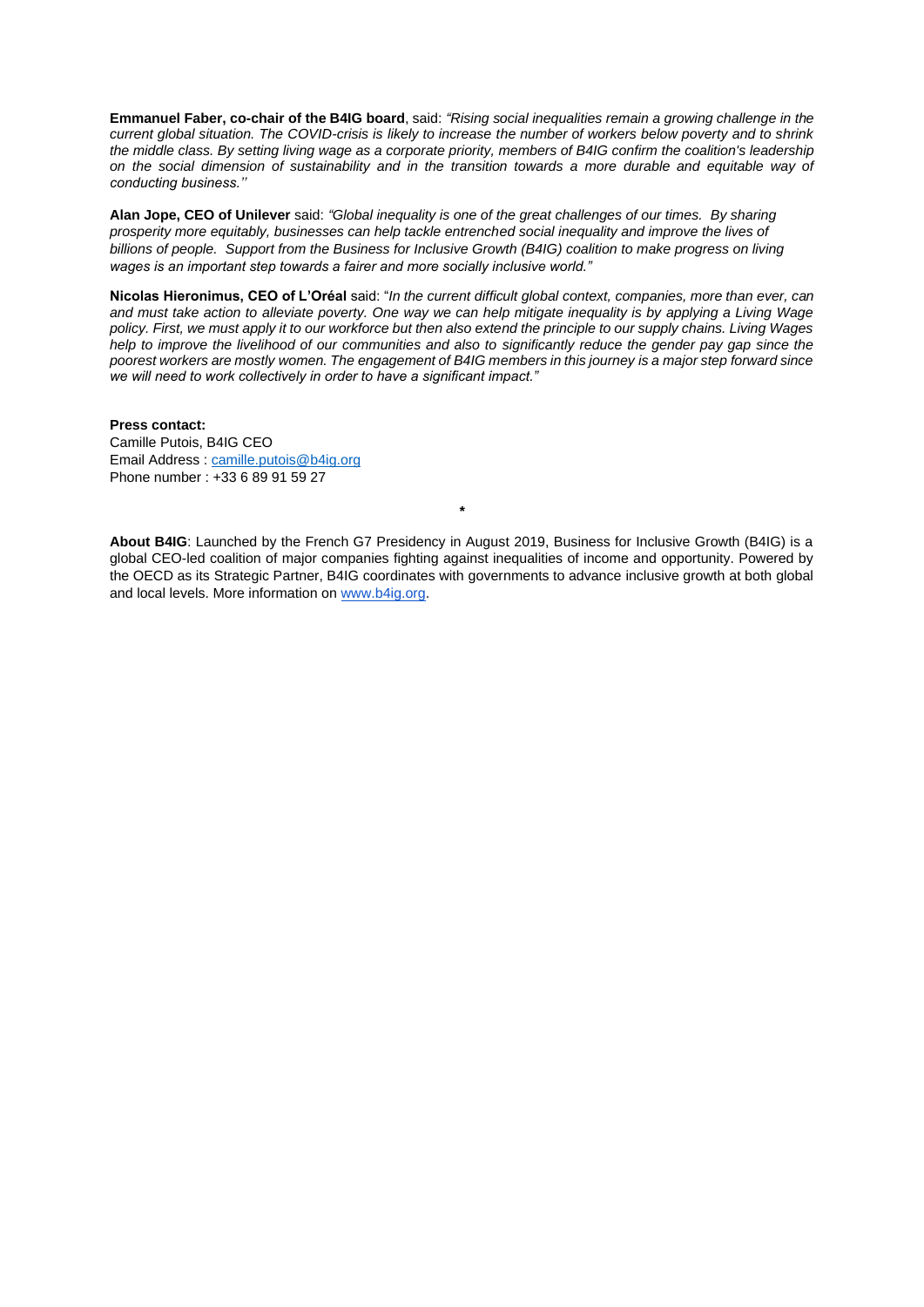*Full text of the Call to Action by IDH– The Sustainable Trade Initiative:*

# **BETTER BUSINESS THROUGH BETTER WAGES** *Take action towards a living wage*

Pervasive social inequality harms prosperity of economies and societies. The COVID-19 pandemic has shown how vulnerable our societies are, which is ultimately a threat to business success. We now have an opportunity to change the way business models operate to benefit wider society, breaking the cycle of poverty and strengthening the foundations of the global economy – while driving business growth.

#### *Eradicating poverty wages makes business sense*

The old business model looked to low wages as a profitability driver. The new model sees well-paid workers as an integral part of a profitable, sustainable and resilient business. Paying a living wage provides a decent standard of living for workers and their families. It has been shown to reduce worker turnover and improve motivation and morale, creating a virtuous economic growth cycle.

It's universally recognized that an adequate standard of living is a basic human right, which in turn unlocks other rights, including access to health, food and nutrition, housing and education.

### *Business plays a key role*

Helping workers achieve a living wage is a responsibility shared across the entire supply chain. Yet we, the business community, must be the driving force. That's why we are committed to taking action and working together to have as a minimum a living wage for everyone in the workplace.

We call on other companies to do the same. Join us in the Roadmap on Living Wages, developing and scaling up solutions for workers in global supply chains with the ultimate goal of a living wage.

With the companies that join, we will form a working group under the umbrella of the Living Wage Roadmap. By joining,

- You adhere to the content of the Call to Action.
- You call upon other companies/businesses to take action towards closing the living wage gap (ten actions in the Call to Action).
- You recognize business alone cannot play a decisive role, and need some environmental change, and that governments, civil society, trade unions, financial institutions… have a role to play to support businesses. Those points are also listed in the Call to Action.
- You agree to use of your name & logo for publication.

#### *Ten Actions*

1. Identifying living wage gaps in our own operations and supply chains, with a specific focus on the gender pay gap.

2. Establishing shared frameworks with supply chain partners to close the gap, with concrete milestones.

3. Joining in multi-stakeholder partnerships that target areas with large living wage gaps.

4. Building awareness and understanding among consumers of how they contribute to better livelihoods.

5. Implementing practical solutions to remove barriers and close living wage gaps and share costs in an equitable way.

6. Supporting freedom of association with robust social dialogue and wage setting mechanisms.